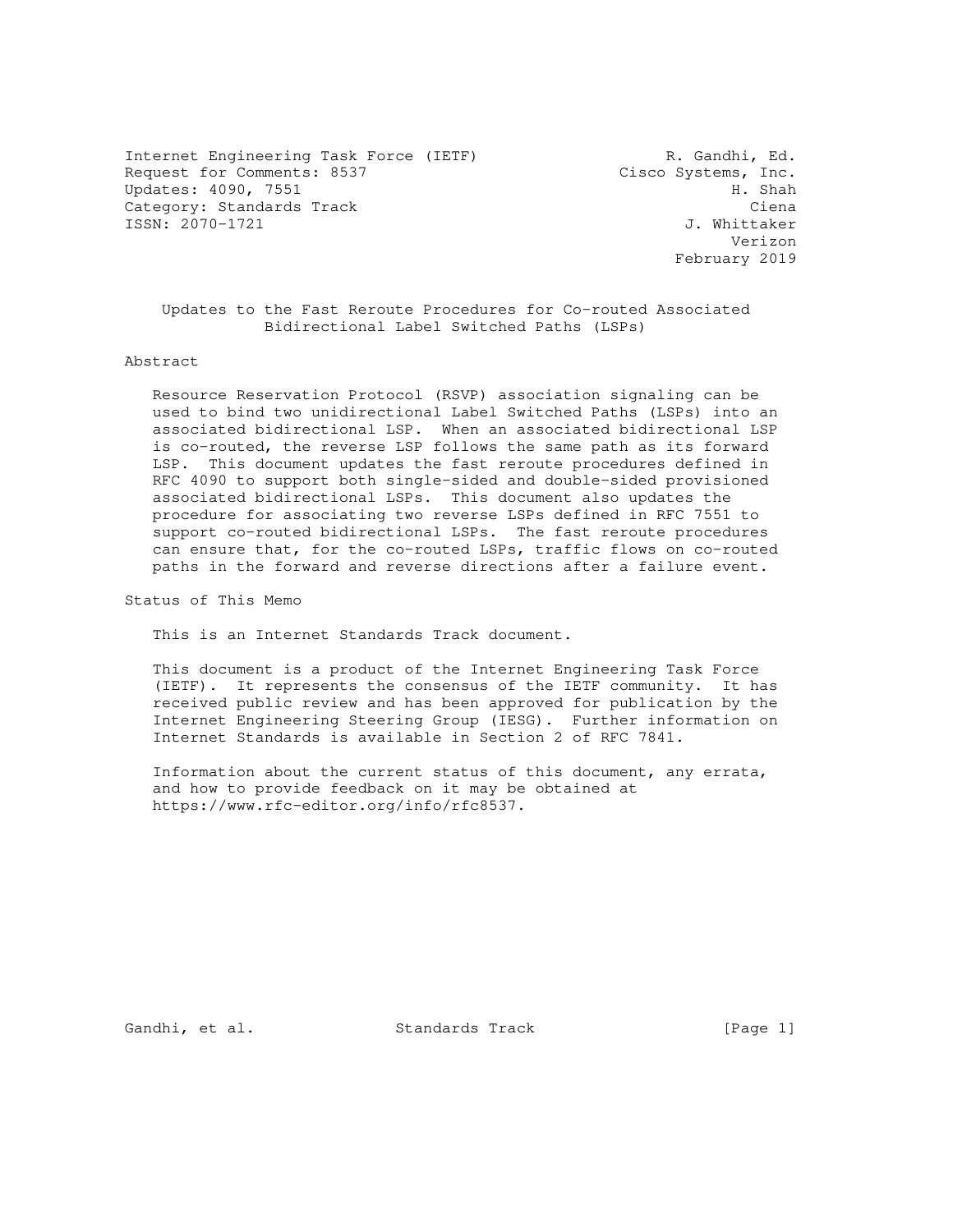# Copyright Notice

 Copyright (c) 2019 IETF Trust and the persons identified as the document authors. All rights reserved.

 This document is subject to BCP 78 and the IETF Trust's Legal Provisions Relating to IETF Documents (https://trustee.ietf.org/license-info) in effect on the date of

 publication of this document. Please review these documents carefully, as they describe your rights and restrictions with respect to this document. Code Components extracted from this document must include Simplified BSD License text as described in Section 4.e of the Trust Legal Provisions and are provided without warranty as described in the Simplified BSD License.

### Table of Contents

|    | 1.1. Assumptions and Considerations 4              |
|----|----------------------------------------------------|
|    | 2. Conventions Used in This Document 4             |
|    |                                                    |
|    |                                                    |
|    | 2.2.1. Forward Unidirectional LSPs 5               |
|    | 2.2.2. Reverse Co-routed Unidirectional LSPs 5     |
|    |                                                    |
|    |                                                    |
|    |                                                    |
|    | 3.3. Bidirectional LSP Association at Midpoints 7  |
|    |                                                    |
|    | 4.1. Associated Bidirectional LSP Fast Reroute  8  |
|    | 4.1.1. Restoring Co-routing with Node Protection   |
|    |                                                    |
|    |                                                    |
|    | 4.1.3. Revertive Behavior after Fast Reroute 10    |
|    | 4.1.4. Bypass Tunnel Provisioning 10               |
|    | 4.1.5. One-to-One Bypass Tunnel 11                 |
|    | 4.2. Bidirectional LSP Association at Midpoints 11 |
|    |                                                    |
| 6. |                                                    |
|    |                                                    |
|    |                                                    |
|    |                                                    |
|    |                                                    |
|    | Appendix A. Extended Association ID 14             |
|    |                                                    |
|    |                                                    |

Gandhi, et al. Standards Track [Page 2]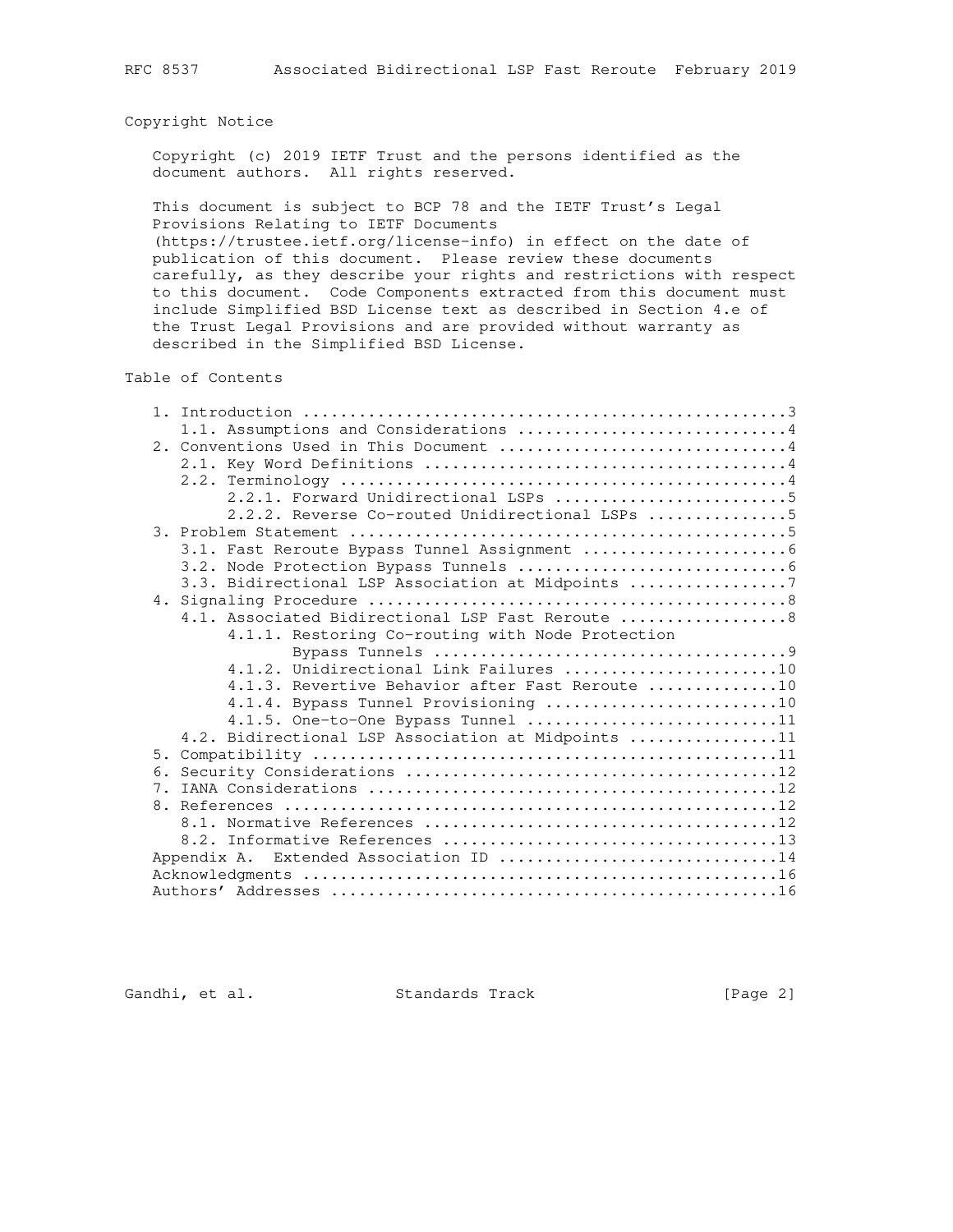### 1. Introduction

 The Resource Reservation Protocol (RSVP) (Extended) ASSOCIATION Object is specified in [RFC6780] and can be used generically to associate Multiprotocol Label Switching (MPLS) and Generalized MPLS (GMPLS) Traffic Engineering (TE) Label Switched Paths (LSPs). [RFC7551] defines mechanisms for binding two point-to-point (P2P) unidirectional LSPs [RFC3209] into an associated bidirectional LSP. There are two models described in [RFC7551] for provisioning an associated bidirectional LSP: single-sided and double-sided. In both models, the reverse LSP of the bidirectional LSP may or may not be co-routed and follow the same path as its forward LSP.

 In some packet transport networks, there are requirements where the reverse LSP of a bidirectional LSP needs to follow the same path as its forward LSP [RFC6373]. The MPLS Transport Profile (MPLS-TP) [RFC6370] architecture facilitates the co-routed bidirectional LSP by using GMPLS extensions [RFC3473] to achieve congruent paths. However, RSVP association signaling allows enabling co-routed bidirectional LSPs without having to deploy GMPLS extensions in the existing networks. The association signaling also allows taking advantage of the existing TE and fast reroute mechanisms in the network.

 [RFC4090] defines fast reroute extensions for RSVP-TE LSPs, which are also applicable to the associated bidirectional LSPs. [RFC8271] defines fast reroute procedures for GMPLS signaled bidirectional LSPs such as coordinating bypass tunnel assignments in the forward and reverse directions of the LSP. The mechanisms defined in [RFC8271] are also useful for the fast reroute of associated bidirectional LSPs.

 This document updates the fast reroute procedures defined in [RFC4090] to support both single-sided and double-sided provisioned associated bidirectional LSPs. This document also updates the procedure for associating two reverse LSPs defined in [RFC7551] to support co-routed bidirectional LSPs. The fast reroute procedures can ensure that for the co-routed LSPs, traffic flows on co-routed paths in the forward and reverse directions after fast reroute.

Gandhi, et al. Standards Track [Page 3]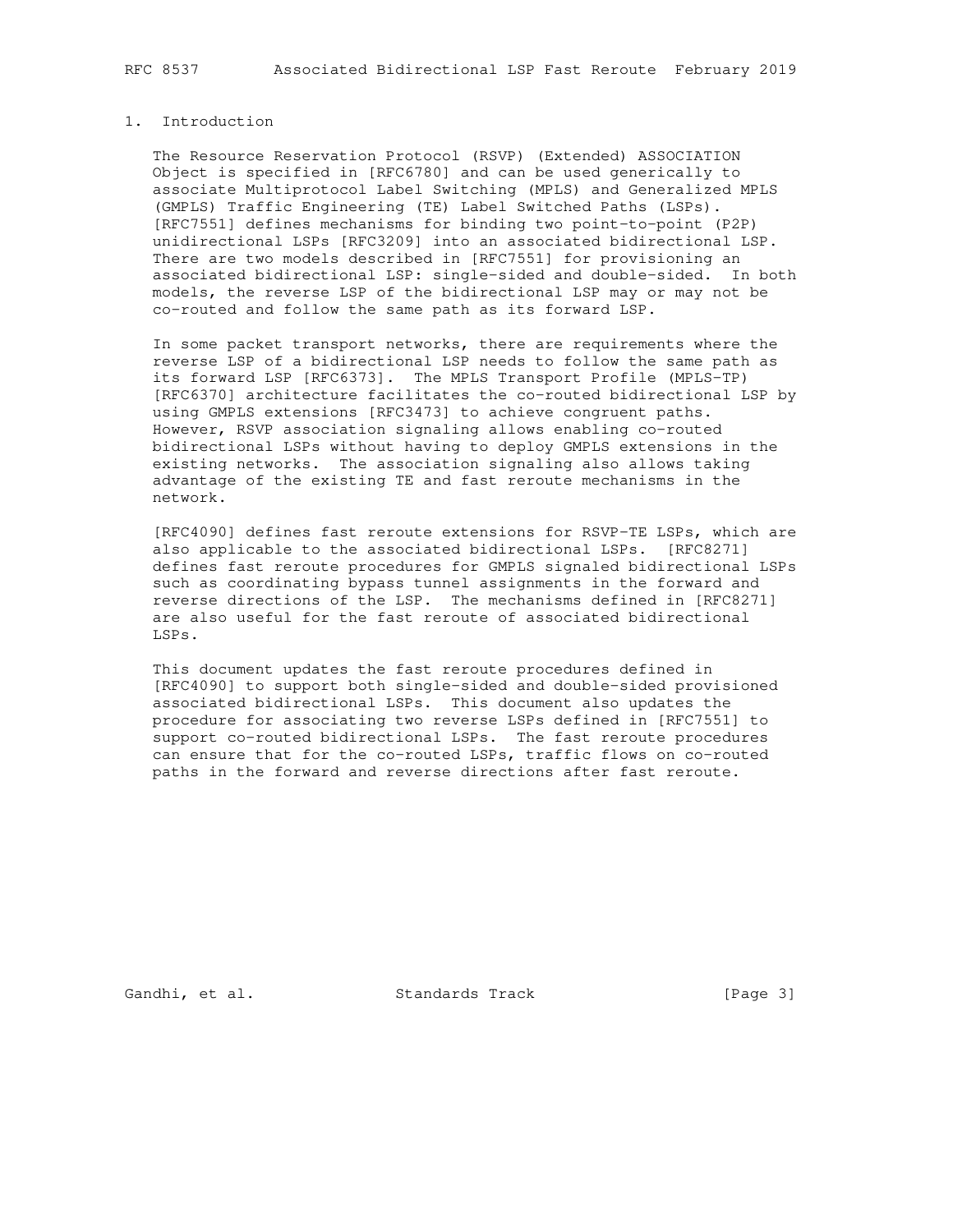#### 1.1. Assumptions and Considerations

The following assumptions and considerations apply to this document:

- o The fast reroute procedure for the unidirectional LSPs is defined in [RFC4090] and is not modified by this document.
- o The fast reroute procedure when using unidirectional bypass tunnels is defined in [RFC4090] and is not modified by this document.
- o This document assumes that the fast reroute bypass tunnels used for protected associated bidirectional LSPs are also associated bidirectional.
- o This document assumes that the fast reroute bypass tunnels used for protected co-routed associated bidirectional LSPs are also co routed associated bidirectional.
- o The fast reroute procedure to coordinate the bypass tunnel assignment defined in this document may be used for protected associated bidirectional LSPs that are not co-routed but requires that the downstream Point of Local Repair (PLR) and Merge Point (MP) pair of the forward LSP matches the upstream MP and PLR pair of the reverse LSP.
- o Unless otherwise specified in this document, the fast reroute procedures defined in [RFC4090] are used for associated bidirectional LSPs.
- 2. Conventions Used in This Document
- 2.1. Key Word Definitions

 The key words "MUST", "MUST NOT", "REQUIRED", "SHALL", "SHALL NOT", "SHOULD", "SHOULD NOT", "RECOMMENDED", "NOT RECOMMENDED", "MAY", and "OPTIONAL" in this document are to be interpreted as described in BCP 14 [RFC2119] [RFC8174] when, and only when, they appear in all capitals, as shown here.

2.2. Terminology

 The reader is assumed to be familiar with the terminology defined in [RFC2205], [RFC3209], [RFC4090], [RFC7551], and [RFC8271].

Gandhi, et al. Standards Track [Page 4]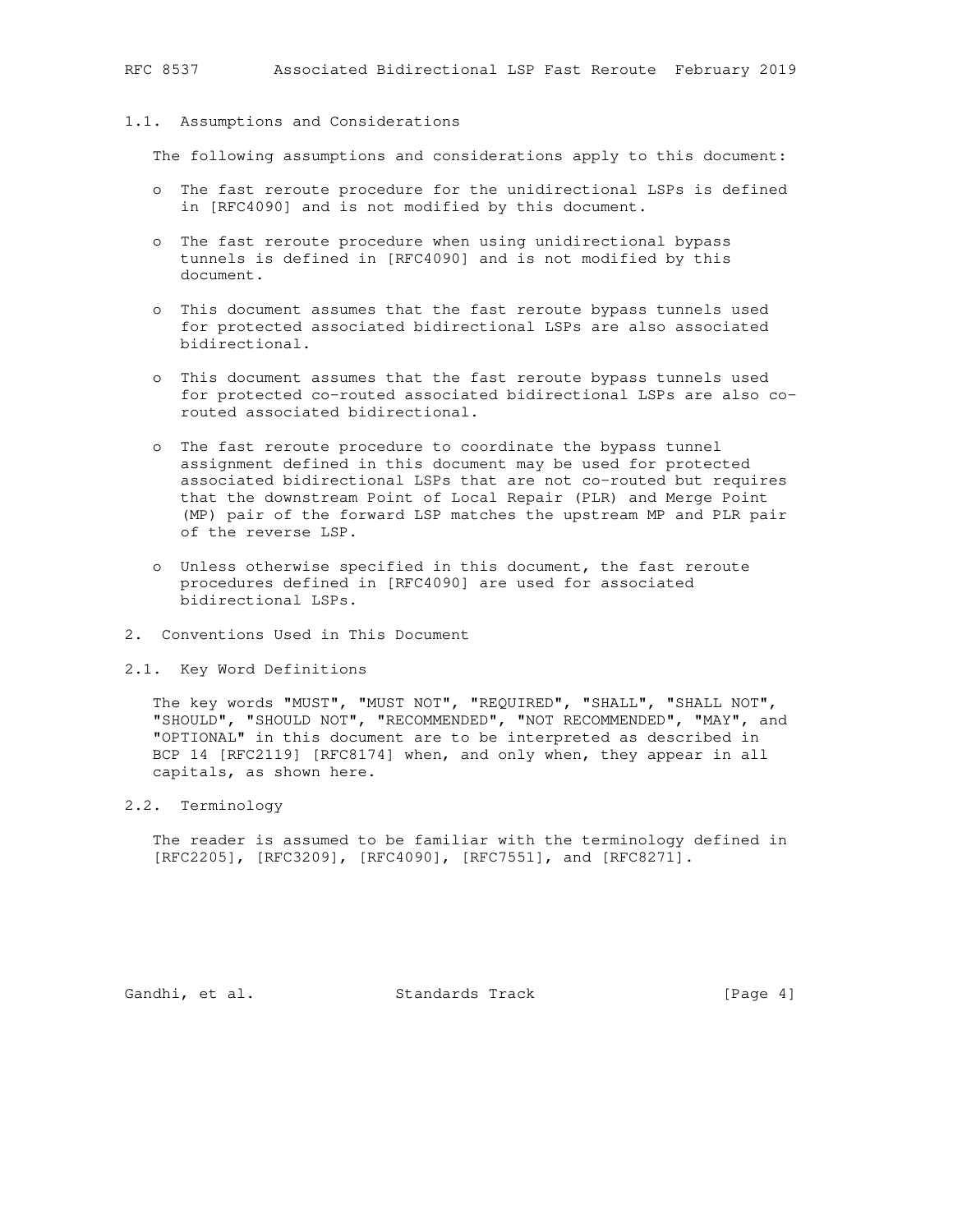### 2.2.1. Forward Unidirectional LSPs

 Two reverse unidirectional P2P LSPs are set up in opposite directions between a pair of source and destination nodes to form an associated bidirectional LSP. In the case of single-sided provisioned LSP, the originating LSP with a REVERSE\_LSP Object [RFC7551] is identified as a forward unidirectional LSP. In the case of double-sided provisioned LSP, the LSP originating from the higher node address (as source) and terminating on the lower node address (as destination) is identified as a forward unidirectional LSP.

#### 2.2.2. Reverse Co-routed Unidirectional LSPs

 Two reverse unidirectional P2P LSPs are set up in opposite directions between a pair of source and destination nodes to form an associated bidirectional LSP. A reverse unidirectional LSP originates on the same node where the forward unidirectional LSP terminates, and it terminates on the same node where the forward unidirectional LSP originates. A reverse co-routed unidirectional LSP traverses along the same path as the forward-direction unidirectional LSP in the opposite direction.

#### 3. Problem Statement

 As specified in [RFC7551], in the single-sided provisioning case, the RSVP-TE tunnel is configured only on one endpoint node of the bidirectional LSP. An LSP for this tunnel is initiated by the originating endpoint with the (Extended) ASSOCIATION Object containing Association Type set to "Single-Sided Associated Bidirectional LSP" and the REVERSE\_LSP Object inserted in the RSVP Path message. The remote endpoint then creates the corresponding reverse TE tunnel and signals the reverse LSP in response using the information from the REVERSE\_LSP Object and other objects present in the received RSVP Path message. As specified in [RFC7551], in the double-sided provisioning case, the RSVP-TE tunnel is configured on both endpoint nodes of the bidirectional LSP. Both forward and reverse LSPs are initiated independently by the two endpoints with the (Extended) ASSOCIATION Object containing Association Type set to "Double-Sided Associated Bidirectional LSP". With both single-sided and double-sided provisioned bidirectional LSPs, the reverse LSP may or may not be congruent (i.e., co-routed) and follow the same path as its forward LSP.

 Both single-sided and double-sided associated bidirectional LSPs require solutions to the following issues for fast reroute to ensure co-routing after a failure event.

Gandhi, et al. Standards Track [Page 5]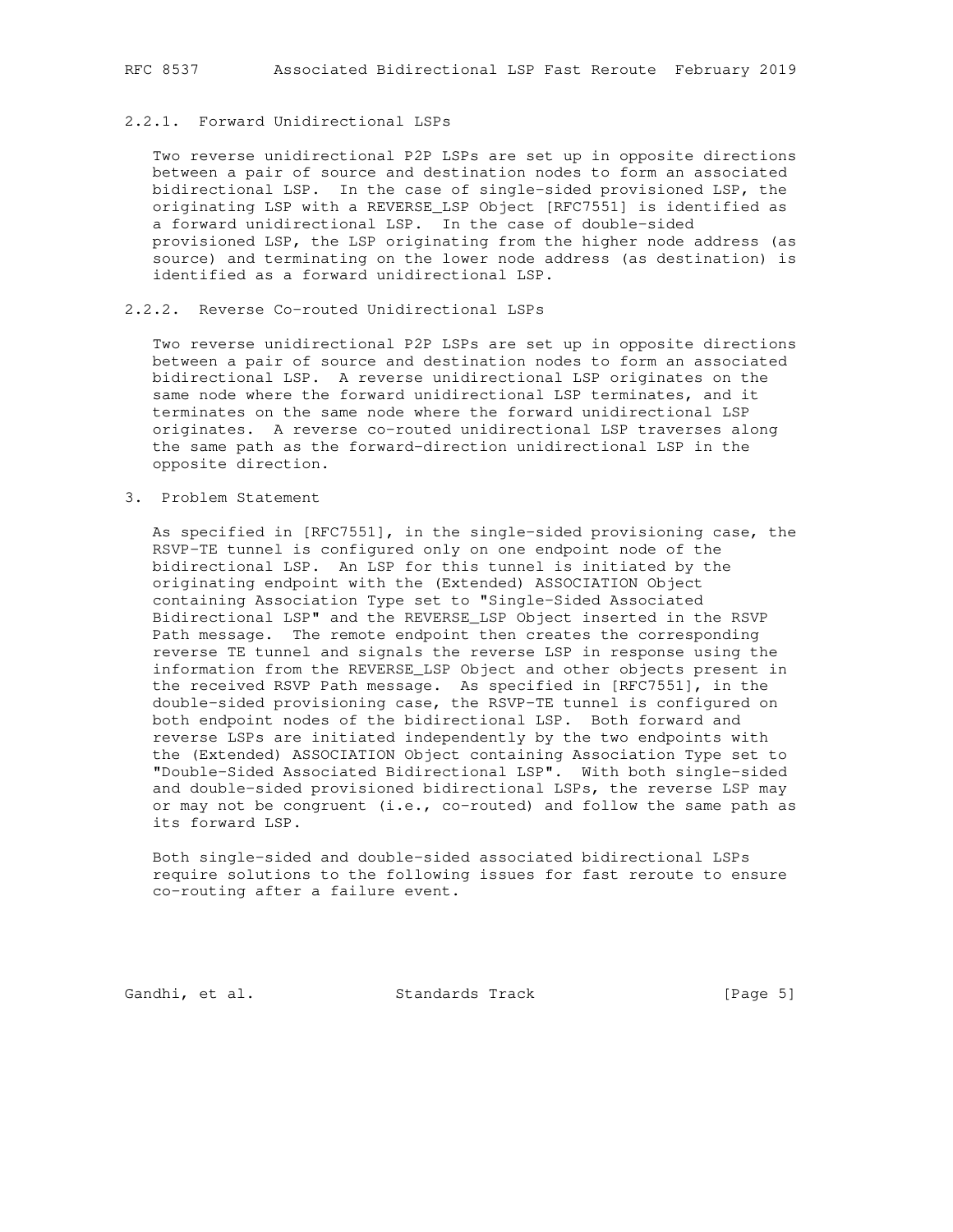### 3.1. Fast Reroute Bypass Tunnel Assignment

 In order to ensure that the traffic flows on a co-routed path after a link or node failure on the protected co-routed LSP path, the midpoint PLR nodes need to assign matching bidirectional bypass tunnels for fast reroute. Such bypass assignment requires coordination between the PLR nodes in both the forward and reverse directions when more than one bypass tunnel is present on a PLR node.



Figure 1: Multiple Bidirectional Bypass Tunnels

 As shown in Figure 1, there are two bypass tunnels available: bypass tunnel N (on path B-H-I-C) and bypass tunnel S (on path B-F-G-C). The midpoint PLR nodes B and C need to coordinate bypass tunnel assignment to ensure that traffic in both directions flows through either bypass tunnel N or bypass tunnel S after the link B-C failure.

#### 3.2. Node Protection Bypass Tunnels

 When using a node protection bypass tunnel with a protected associated bidirectional LSP, after a link failure, the forward and reverse LSP traffic can flow on different node protection bypass tunnels in the upstream and downstream directions.

Gandhi, et al. Standards Track [Page 6]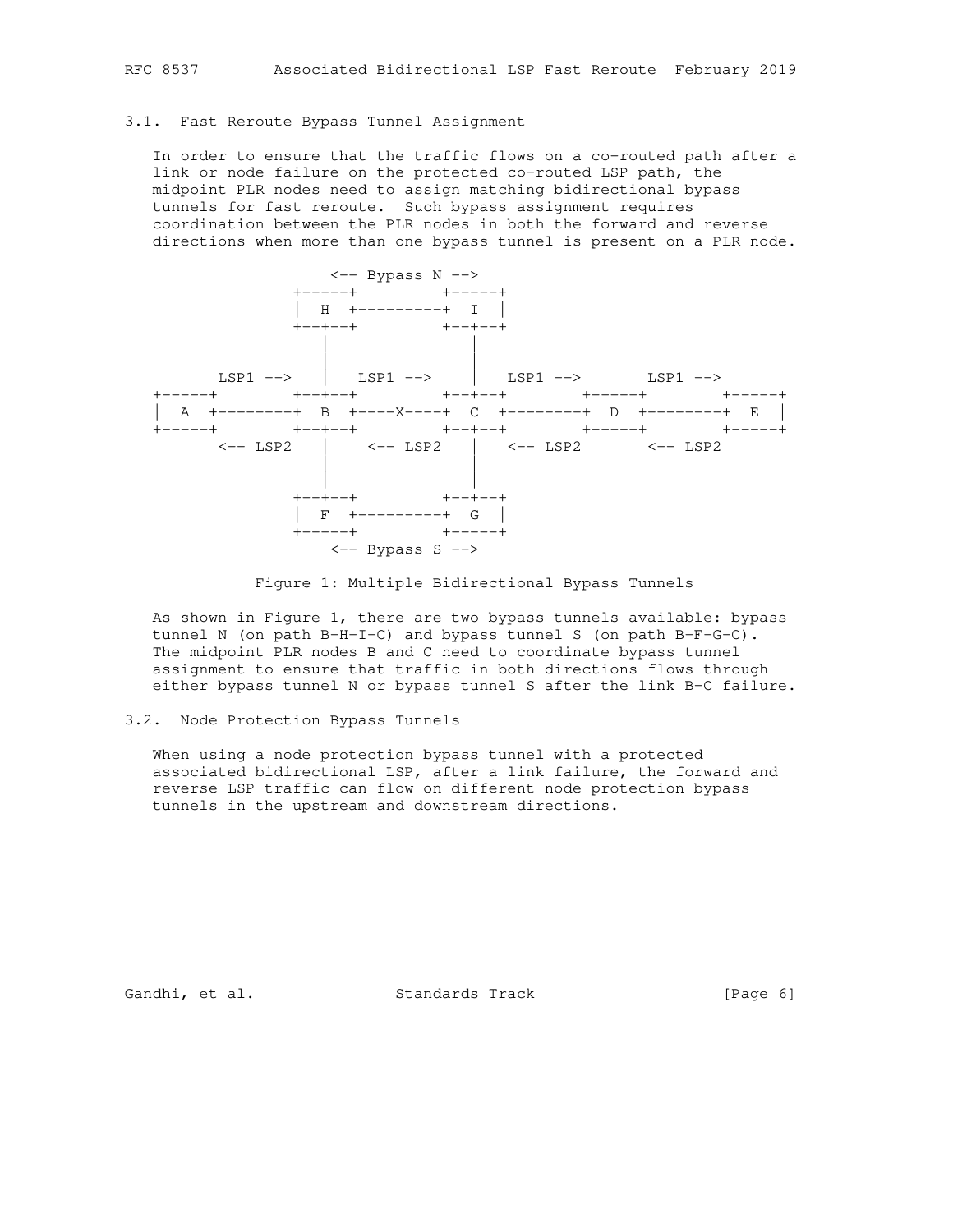

Figure 2: Node Protection Bypass Tunnels

 As shown in Figure 2, after the link B-C failure, the downstream PLR node B reroutes the protected forward LSP1 traffic over bypass tunnel S (on path B-F-G-D) to reach downstream MP node D, whereas the upstream PLR node C reroutes the protected reverse LSP2 traffic over bypass tunnel N (on path C-I-H-A) to reach the upstream MP node A. As a result, the traffic in the forward and reverse directions flows on different bypass tunnels, which can cause the co-routed associated bidirectional LSP to be no longer co-routed. However, unlike GMPLS LSPs, the asymmetry of paths in the forward and reverse directions does not result in RSVP soft-state timeout with the associated bidirectional LSPs.

#### 3.3. Bidirectional LSP Association at Midpoints

 In packet transport networks, a restoration LSP is signaled after a link failure on the protected LSP path, and the protected LSP may or may not be torn down [RFC8131]. In this case, multiple forward and reverse LSPs of a co-routed associated bidirectional LSP may be present at midpoint nodes with identical (Extended) ASSOCIATION Objects. This creates an ambiguity at midpoint nodes to identify the correct associated LSP pair for fast reroute bypass assignment (e.g., during the recovery phase of the RSVP graceful restart procedure).

Gandhi, et al. Standards Track [Page 7]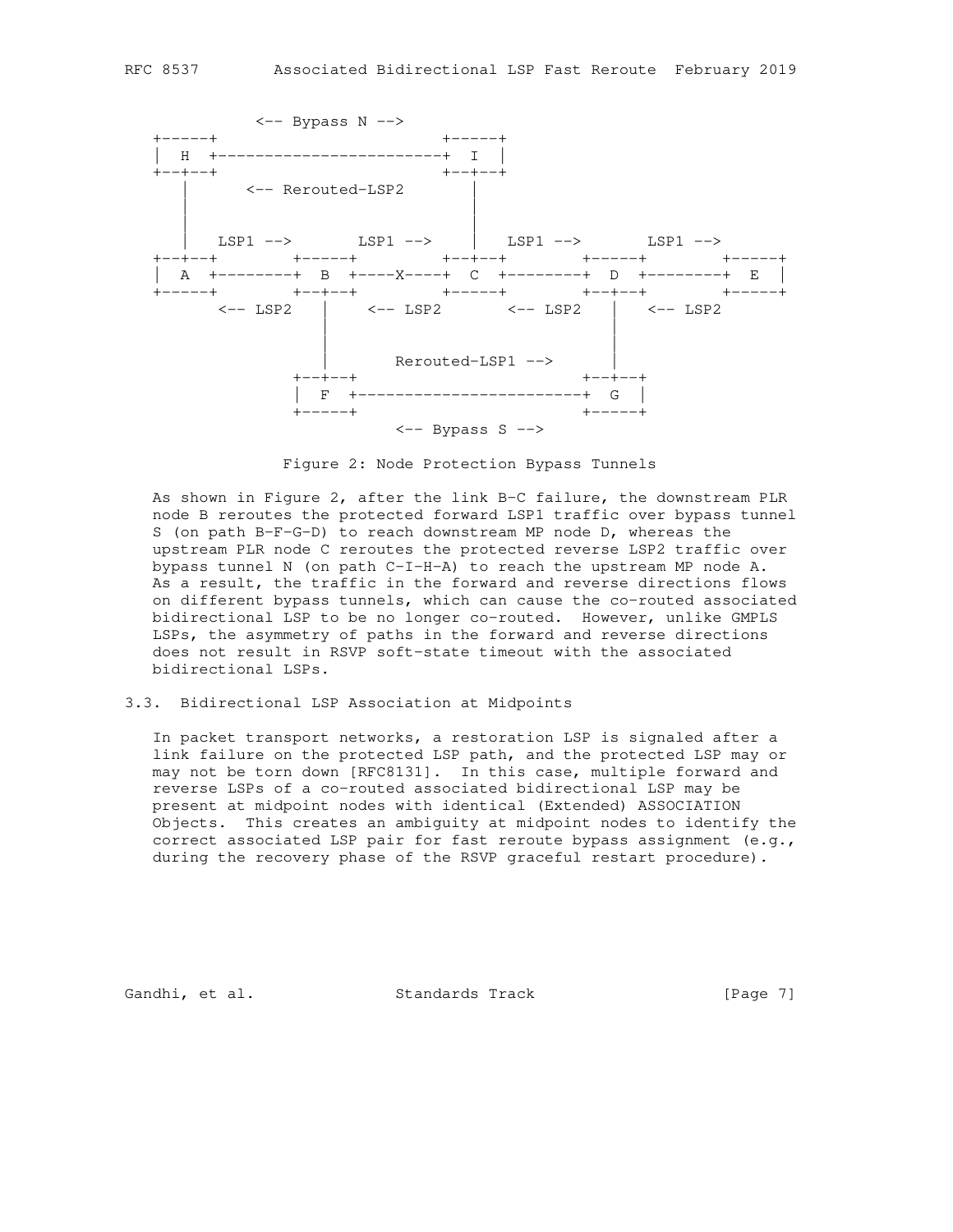

Figure 3: Restoration LSP Setup after Link Failure

 As shown in Figure 3, the protected LSPs (LSP1 and LSP2) are an associated LSP pair; similarly, the restoration LSPs (LSP3 and LSP4) are an associated LSP pair. Both pairs belong to the same associated bidirectional LSP and carry identical (Extended) ASSOCIATION Objects. In this example, the midpoint node D may mistakenly associate LSP1 with the reverse LSP4 instead of the reverse LSP2 due to the matching (Extended) ASSOCIATION Objects. This may cause the co-routed associated bidirectional LSP to be no longer co-routed after fast reroute. Since the bypass assignment needs to be coordinated between the forward and reverse LSPs, this can also lead to undesired bypass tunnel assignments.

- 4. Signaling Procedure
- 4.1. Associated Bidirectional LSP Fast Reroute

 For both single-sided and double-sided associated bidirectional LSPs, the fast reroute procedure specified in [RFC4090] is used. In addition, the mechanisms defined in [RFC8271] are used as follows:

 o The BYPASS\_ASSIGNMENT IPv4 subobject (value 38) and IPv6 subobject (value 39) defined in [RFC8271] are used to coordinate bypass tunnel assignment between the PLR nodes in both the forward and reverse directions (see Figure 1). The BYPASS\_ASSIGNMENT and Node-ID address [RFC4561] subobjects MUST be added by the downstream PLR node in the RECORD\_ROUTE Object (RRO) of the RSVP Path message of the forward LSP to indicate the local bypass tunnel assignment using the procedure defined in [RFC8271]. The upstream node uses the bypass assignment information (namely, bypass tunnel source address, destination address, and Tunnel ID) in the received RSVP Path message of the protected forward LSP to

Gandhi, et al. Standards Track [Page 8]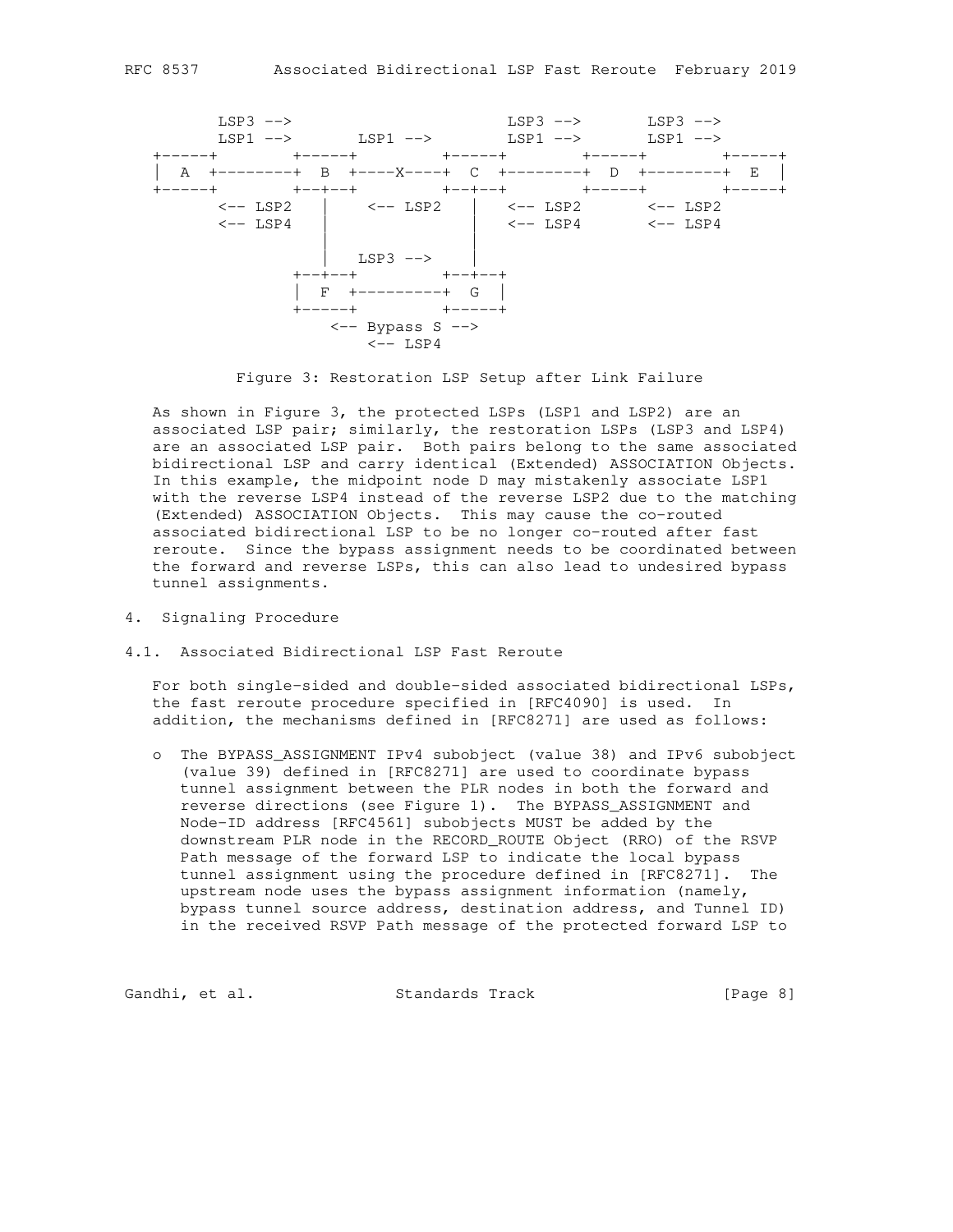find the associated bypass tunnel in the reverse direction. The upstream PLR node MUST NOT add the BYPASS\_ASSIGNMENT subobject in the RRO of the RSVP Path message of the reverse LSP.

- o The downstream PLR node initiates the bypass tunnel assignment for the forward LSP. The upstream PLR (forward-direction LSP MP) node reflects the associated bypass tunnel assignment for the reverse direction LSP. The upstream PLR node MUST NOT initiate the bypass tunnel assignment.
- o If the indicated forward bypass tunnel or the associated reverse bypass tunnel is not found, the upstream PLR SHOULD send a Notify message [RFC3473] with Error Code "FRR Bypass Assignment Error" (value 44) and Sub-code "Bypass Tunnel Not Found" (value 1) [RFC8271] to the downstream PLR.
- o If the bypass tunnel cannot be used as described in Section 4.5.3 of [RFC8271], the upstream PLR SHOULD send a Notify message [RFC3473] with Error Code "FRR Bypass Assignment Error" (value 44) and Sub-code "Bypass Assignment Cannot Be Used" (value 0) [RFC8271] to the downstream PLR.
- o After a link or node failure, the PLR nodes in both forward and reverse directions trigger fast reroute independently using the procedures defined in [RFC4090] and send the forward and protected reverse LSP modified RSVP Path messages and traffic over the bypass tunnel. The RSVP Resv signaling of the protected forward and reverse LSPs follows the same procedure as defined in [RFC4090] and is not modified by this document.
- 4.1.1. Restoring Co-routing with Node Protection Bypass Tunnels

 After fast reroute, the downstream MP node assumes the role of upstream PLR and reroutes the reverse LSP RSVP Path messages and traffic over the bypass tunnel on which the forward LSP RSVP Path messages and traffic are received. This procedure is defined as "restoring co-routing" in [RFC8271]. This procedure is used to ensure that both forward and reverse LSP signaling and traffic flow on the same bidirectional bypass tunnel after fast reroute.

 As shown in Figure 2, when using a node protection bypass tunnel with protected co-routed LSPs, asymmetry of paths can occur in the forward and reverse directions after a link failure [RFC8271]. In order to restore co-routing, the downstream MP node D (acting as an upstream PLR) MUST trigger the procedure to restore co-routing and reroute the protected reverse LSP2 RSVP Path messages and traffic over the bypass tunnel S (on path D-G-F-B) to the upstream MP node B upon receiving the protected forward LSP modified RSVP Path messages and traffic

Gandhi, et al. Standards Track [Page 9]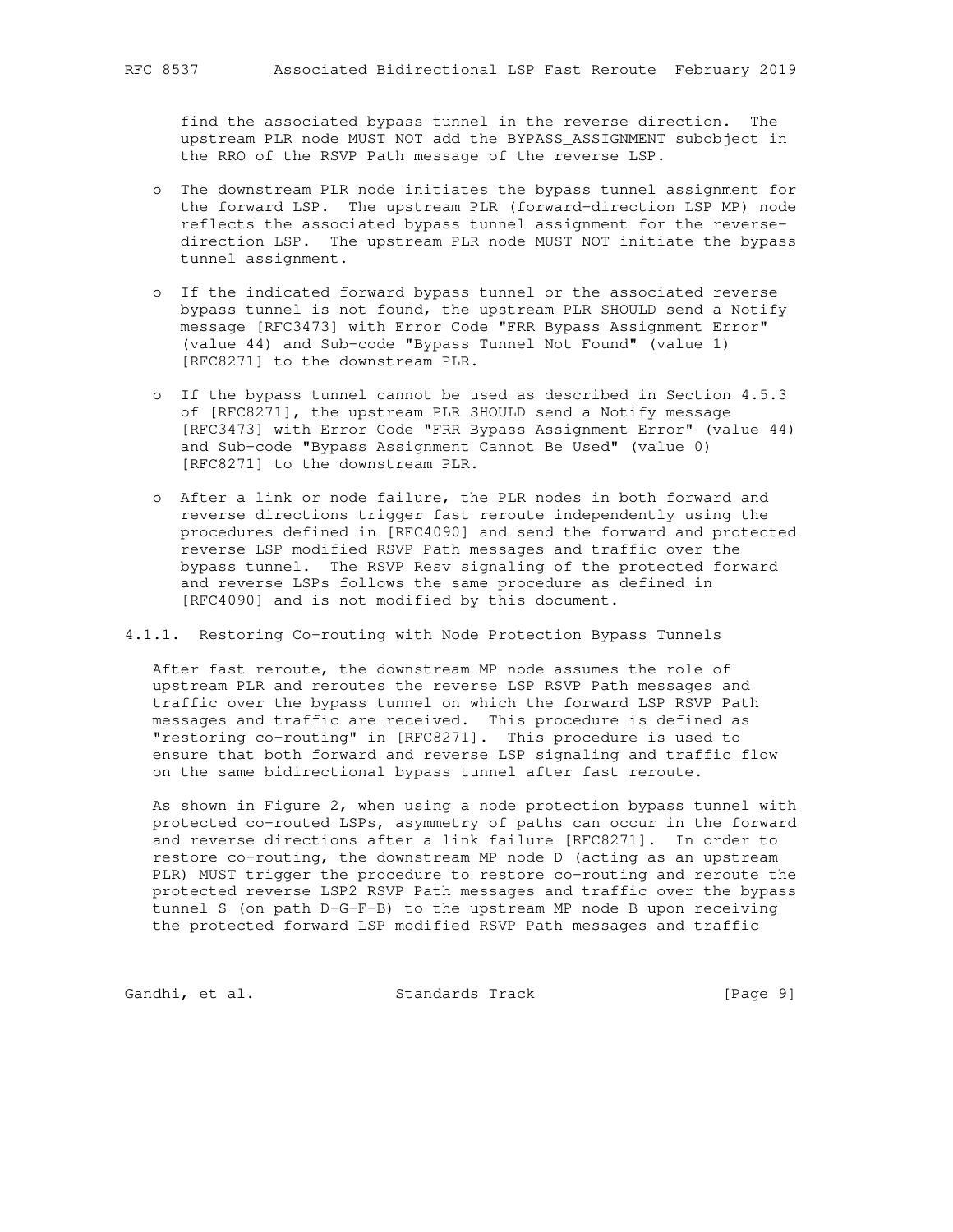over the bypass tunnel S (on path D-G-F-B) from node B. The upstream PLR node C stops receiving the RSVP Path messages and traffic for the reverse LSP2 from node D (resulting in RSVP soft-state timeout), and it stops sending the RSVP Path messages for the reverse LSP2 over the bypass tunnel N (on path C-I-H-A) to node A.

# 4.1.2. Unidirectional Link Failures

 The unidirectional link failures can cause co-routed associated bidirectional LSPs to be no longer co-routed after fast reroute with both link protection and node protection bypass tunnels. However, the unidirectional link failures in the upstream and/or downstream directions do not result in RSVP soft-state timeout with the associated bidirectional LSPs as upstream and downstream PLRs trigger fast reroute independently. The asymmetry of forward and reverse LSP paths due to the unidirectional link failure in the downstream direction can be corrected by using the procedure to restore co routing specified in Section 4.1.1.

4.1.3. Revertive Behavior after Fast Reroute

 When the revertive behavior is desired for a protected LSP after the link is restored, the procedure defined in Section 6.5.2 of [RFC4090] is followed.

- o The downstream PLR node starts sending the RSVP Path messages and traffic flow of the protected forward LSP over the restored link and stops sending them over the bypass tunnel [RFC4090].
- o The upstream PLR node (when the protected LSP is present) also starts sending the RSVP Path messages and traffic flow of the protected reverse LSPs over the restored link and stops sending them over the bypass tunnel [RFC4090].
- o For node protection bypass tunnels (see Figure 2), after restoring co-routing, the upstream PLR node D SHOULD start sending RSVP Path messages and traffic for the reverse LSP over the original link (C-D) when it receives the unmodified RSVP Path messages and traffic for the protected forward LSP over it and stops sending them over the bypass tunnel S (on path D-G-F-B).

### 4.1.4. Bypass Tunnel Provisioning

 Fast reroute bidirectional bypass tunnels can be single-sided or double-sided associated tunnels. For both single-sided and double sided associated bypass tunnels, the fast reroute assignment policies need to be configured on the downstream PLR nodes of the protected

Gandhi, et al. Standards Track [Page 10]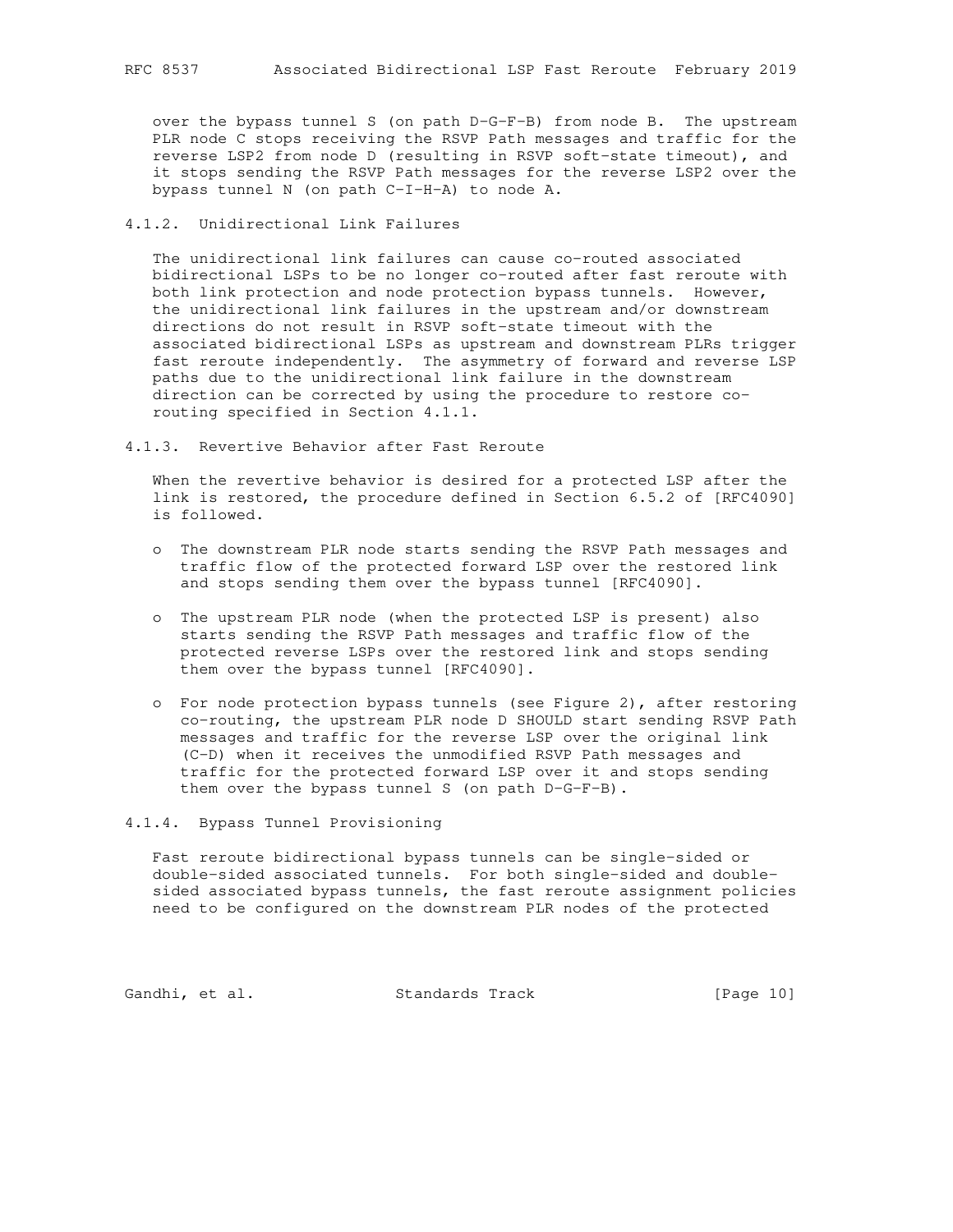LSPs that initiate the bypass tunnel assignments. For single-sided associated bypass tunnels, these nodes are the originating endpoints of their signaling.

4.1.5. One-to-One Bypass Tunnel

 The fast reroute signaling procedure defined in this document can be used for both facility backup described in Section 3.2 of [RFC4090] and one-to-one backup described in Section 3.1 of [RFC4090]. As described in Section 4.5.2 of [RFC8271], in the one-to-one backup method, if the associated bidirectional bypass tunnel is already in use at the upstream PLR, it SHOULD send a Notify message [RFC3473] with Error Code "FRR Bypass Assignment Error" (value 44) and Sub-code "One-to-One Bypass Already in Use" (value 2) to the downstream PLR.

4.2. Bidirectional LSP Association at Midpoints

 In order to associate the LSPs unambiguously at a midpoint node (see Figure 3), the endpoint node MUST signal the Extended ASSOCIATION Object and add a unique Extended Association ID for each associated forward and reverse LSP pair forming the bidirectional LSP. An endpoint node MAY set the Extended Association ID to the value formatted according to the structure shown in Appendix A.

- o For single-sided provisioned bidirectional LSPs [RFC7551], the originating endpoint signals the Extended ASSOCIATION Object with a unique Extended Association ID. The remote endpoint copies the contents of the received Extended ASSOCIATION Object including the Extended Association ID in the RSVP Path message of the reverse LSP's Extended ASSOCIATION Object.
- o For double-sided provisioned bidirectional LSPs [RFC7551], both endpoints need to ensure that the bidirectional LSP has a unique Extended ASSOCIATION Object for each forward and reverse LSP pair by selecting appropriate unique Extended Association IDs signaled by them. A controller can be used to provision a unique Extended Association ID on both endpoints. The procedure for selecting unique Extended Association IDs is outside the scope of this document.

### 5. Compatibility

 This document updates the procedures for fast reroute for associated bidirectional LSPs defined in [RFC4090] and the procedures for associating bidirectional LSPs defined in [RFC7551]. The procedures use the signaling messages defined in [RFC8271]; no new signaling messages are defined in this document. The procedures ensure that for the co-routed LSPs, traffic flows on co-routed paths in the

Gandhi, et al. Standards Track [Page 11]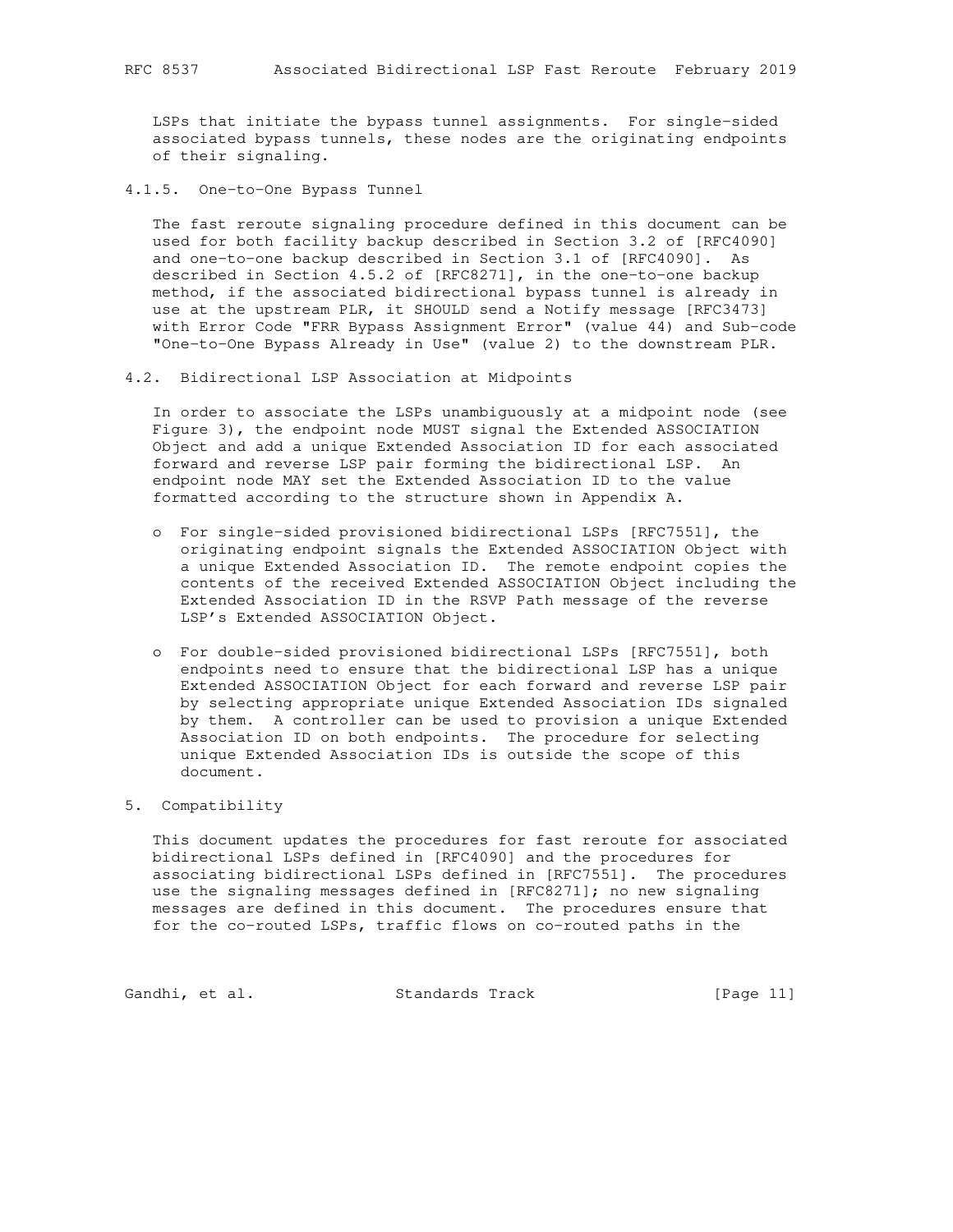forward and reverse directions after fast reroute. Operators wishing to use this function SHOULD ensure that it is supported on all the nodes on the LSP path. The nodes not supporting this function can cause the traffic to flow on asymmetric paths in the forward and reverse directions of the associated bidirectional LSPs after fast reroute.

6. Security Considerations

 This document updates the signaling mechanisms defined in [RFC4090] and [RFC7551]. It does not introduce any additional security considerations other than those already covered in [RFC4090], [RFC7551], [RFC8271], and the MPLS/GMPLS security framework [RFC5920].

7. IANA Considerations

This document has no IANA actions.

- 8. References
- 8.1. Normative References
	- [RFC2119] Bradner, S., "Key words for use in RFCs to Indicate Requirement Levels", BCP 14, RFC 2119, DOI 10.17487/RFC2119, March 1997, <https://www.rfc-editor.org/info/rfc2119>.
	- [RFC2205] Braden, R., Ed., Zhang, L., Berson, S., Herzog, S., and S. Jamin, "Resource ReSerVation Protocol (RSVP) -- Version 1 Functional Specification", RFC 2205, DOI 10.17487/RFC2205, September 1997, <https://www.rfc-editor.org/info/rfc2205>.
	- [RFC4090] Pan, P., Ed., Swallow, G., Ed., and A. Atlas, Ed., "Fast Reroute Extensions to RSVP-TE for LSP Tunnels", RFC 4090, DOI 10.17487/RFC4090, May 2005, <https://www.rfc-editor.org/info/rfc4090>.
	- [RFC4561] Vasseur, J., Ed., Ali, Z., and S. Sivabalan, "Definition of a Record Route Object (RRO) Node-Id Sub-Object", RFC 4561, DOI 10.17487/RFC4561, June 2006, <https://www.rfc-editor.org/info/rfc4561>.
	- [RFC6780] Berger, L., Le Faucheur, F., and A. Narayanan, "RSVP ASSOCIATION Object Extensions", RFC 6780, DOI 10.17487/RFC6780, October 2012, <https://www.rfc-editor.org/info/rfc6780>.

Gandhi, et al. Standards Track [Page 12]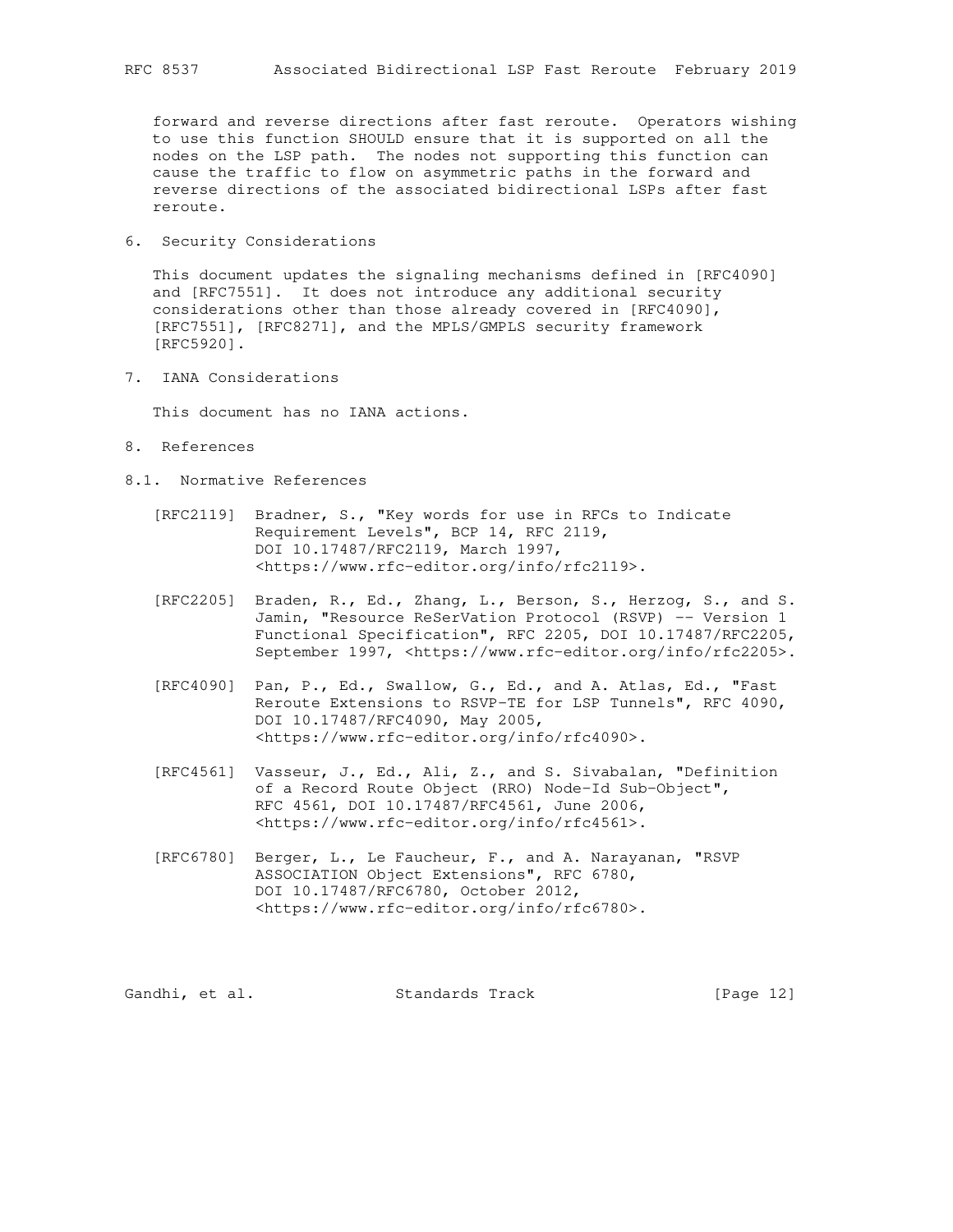- [RFC7551] Zhang, F., Ed., Jing, R., and R. Gandhi, Ed., "RSVP-TE Extensions for Associated Bidirectional Label Switched Paths (LSPs)", RFC 7551, DOI 10.17487/RFC7551, May 2015, <https://www.rfc-editor.org/info/rfc7551>.
- [RFC8174] Leiba, B., "Ambiguity of Uppercase vs Lowercase in RFC 2119 Key Words", BCP 14, RFC 8174, DOI 10.17487/RFC8174, May 2017, <https://www.rfc-editor.org/info/rfc8174>.
- [RFC8271] Taillon, M., Saad, T., Ed., Gandhi, R., Ed., Ali, Z., and M. Bhatia, "Updates to the Resource Reservation Protocol for Fast Reroute of Traffic Engineering GMPLS Label Switched Paths (LSPs)", RFC 8271, DOI 10.17487/RFC8271, October 2017, <https://www.rfc-editor.org/info/rfc8271>.
- 8.2. Informative References
	- [RFC3209] Awduche, D., Berger, L., Gan, D., Li, T., Srinivasan, V., and G. Swallow, "RSVP-TE: Extensions to RSVP for LSP Tunnels", RFC 3209, DOI 10.17487/RFC3209, December 2001, <https://www.rfc-editor.org/info/rfc3209>.
	- [RFC3473] Berger, L., Ed., "Generalized Multi-Protocol Label Switching (GMPLS) Signaling Resource ReserVation Protocol- Traffic Engineering (RSVP-TE) Extensions", RFC 3473, DOI 10.17487/RFC3473, January 2003, <https://www.rfc-editor.org/info/rfc3473>.
	- [RFC5920] Fang, L., Ed., "Security Framework for MPLS and GMPLS Networks", RFC 5920, DOI 10.17487/RFC5920, July 2010, <https://www.rfc-editor.org/info/rfc5920>.
	- [RFC6370] Bocci, M., Swallow, G., and E. Gray, "MPLS Transport Profile (MPLS-TP) Identifiers", RFC 6370, DOI 10.17487/RFC6370, September 2011, <https://www.rfc-editor.org/info/rfc6370>.
- [RFC6373] Andersson, L., Ed., Berger, L., Ed., Fang, L., Ed., Bitar, N., Ed., and E. Gray, Ed., "MPLS Transport Profile (MPLS- TP) Control Plane Framework", RFC 6373, DOI 10.17487/RFC6373, September 2011, <https://www.rfc-editor.org/info/rfc6373>.
	- [RFC8131] Zhang, X., Zheng, H., Ed., Gandhi, R., Ed., Ali, Z., and P. Brzozowski, "RSVP-TE Signaling Procedure for End-to-End GMPLS Restoration and Resource Sharing", RFC 8131, DOI 10.17487/RFC8131, March 2017, <https://www.rfc-editor.org/info/rfc8131>.

| [Page $13$ ]<br>Gandhi, et al.<br>Standards Track |
|---------------------------------------------------|
|---------------------------------------------------|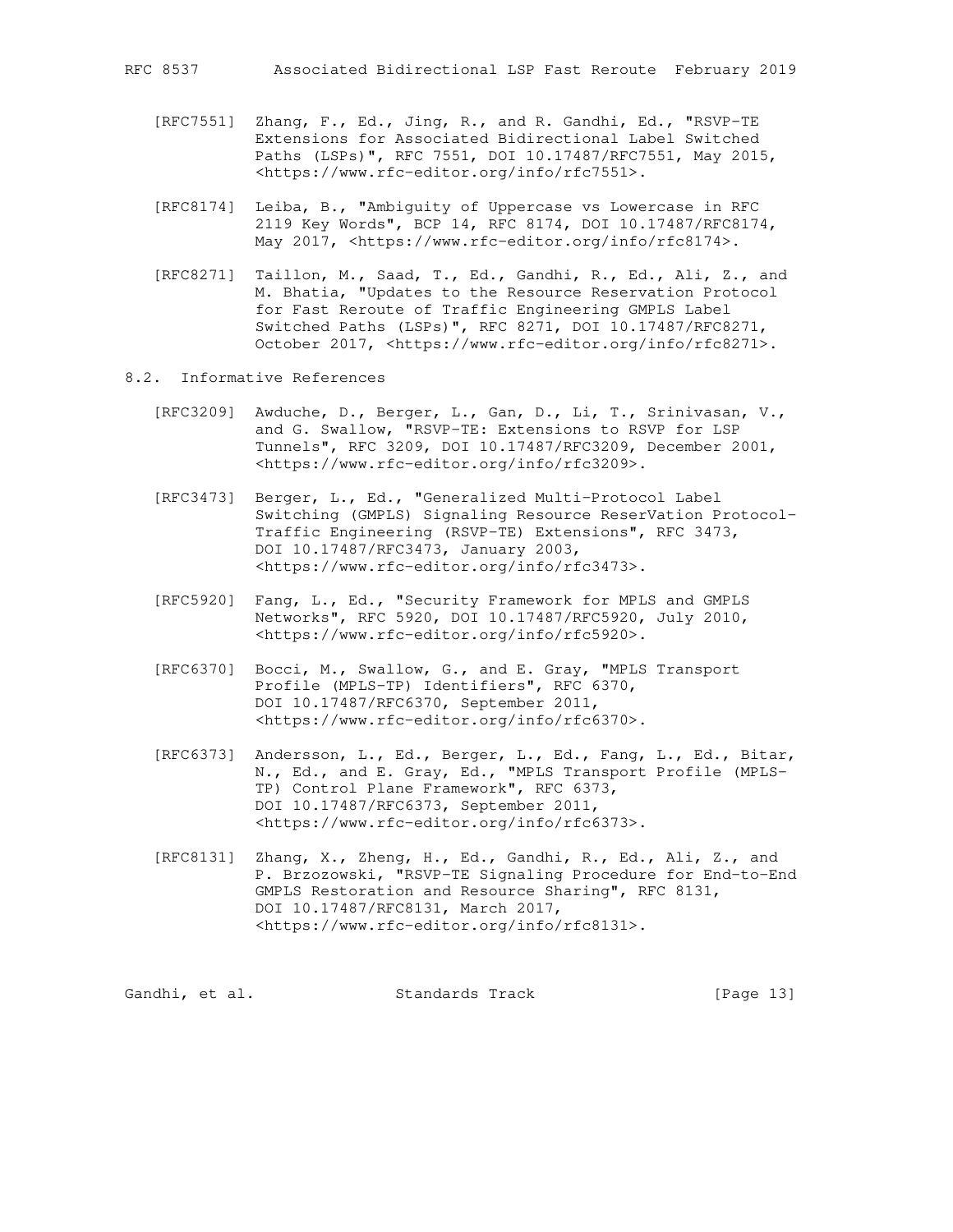Appendix A. Extended Association ID

 The Extended Association ID in the Extended ASSOCIATION Object [RFC6780] can be set to the value formatted according to the structure shown in the following example to uniquely identify associated forward and reverse LSP pairs of an associated bidirectional LSP.

An example of the IPv4 Extended Association ID format is shown below:

0  $1$  2 3 0 1 2 3 4 5 6 7 8 9 0 1 2 3 4 5 6 7 8 9 0 1 2 3 4 5 6 7 8 9 0 1 +-+-+-+-+-+-+-+-+-+-+-+-+-+-+-+-+-+-+-+-+-+-+-+-+-+-+-+-+-+-+-+-+ IPv4 LSP Source Address +-+-+-+-+-+-+-+-+-+-+-+-+-+-+-+-+-+-+-+-+-+-+-+-+-+-+-+-+-+-+-+-+ Reserved and the LSP ID +-+-+-+-+-+-+-+-+-+-+-+-+-+-+-+-+-+-+-+-+-+-+-+-+-+-+-+-+-+-+-+-+ in the second control of the second control of the second control of the second control of the second control o : Variable Length ID : in the second contract of the second contract of the second contract of the second contract of the second contract of the second contract of the second contract of the second contract of the second contract of the second c +-+-+-+-+-+-+-+-+-+-+-+-+-+-+-+-+-+-+-+-+-+-+-+-+-+-+-+-+-+-+-+-+

Figure 4: IPv4 Extended Association ID Format Example

IPv4 LSP Source Address

IPv4 source address of the forward LSP [RFC3209].

LSP ID

16-bit LSP ID of the forward LSP [RFC3209].

Variable Length ID

 Variable length Extended Association ID [RFC6780] inserted by the endpoint node of the associated bidirectional LSP [RFC7551].

Gandhi, et al. Standards Track [Page 14]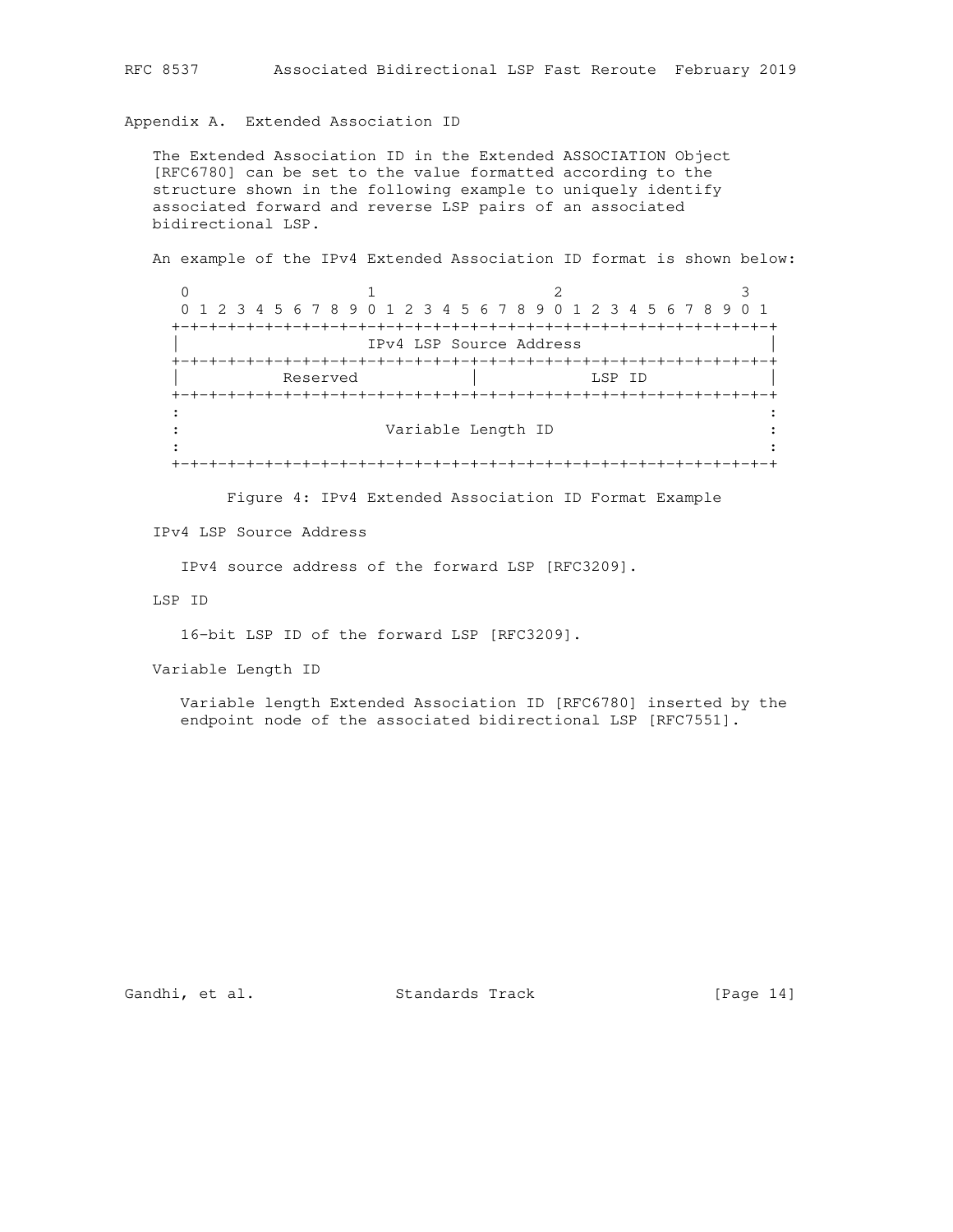An example of the IPv6 Extended Association ID format is shown below: 0  $1$  2 3 0 1 2 3 4 5 6 7 8 9 0 1 2 3 4 5 6 7 8 9 0 1 2 3 4 5 6 7 8 9 0 1 +-+-+-+-+-+-+-+-+-+-+-+-+-+-+-+-+-+-+-+-+-+-+-+-+-+-+-+-+-+-+-+-+ | | + + | IPv6 LSP Source Address | + + (16 bytes) + + | | +-+-+-+-+-+-+-+-+-+-+-+-+-+-+-+-+-+-+-+-+-+-+-+-+-+-+-+-+-+-+-+-+ Reserved | LSP ID +-+-+-+-+-+-+-+-+-+-+-+-+-+-+-+-+-+-+-+-+-+-+-+-+-+-+-+-+-+-+-+-+ in the second contract of the second contract of the second contract of the second contract of the second contract of the second contract of the second contract of the second contract of the second contract of the second c : Variable Length ID : in the second control of the second control of the second control of the second control of the second control o +-+-+-+-+-+-+-+-+-+-+-+-+-+-+-+-+-+-+-+-+-+-+-+-+-+-+-+-+-+-+-+-+

Figure 5: IPv6 Extended Association ID Format Example

LSP Source Address

IPv6 source address of the forward LSP [RFC3209].

LSP ID

16-bit LSP ID of the forward LSP [RFC3209].

Variable Length ID

 Variable length Extended Association ID [RFC6780] inserted by the endpoint node of the associated bidirectional LSP [RFC7551].

 In both IPv4 and IPv6 examples, the Reserved flags MUST be set to 0 on transmission.

Gandhi, et al. Standards Track [Page 15]